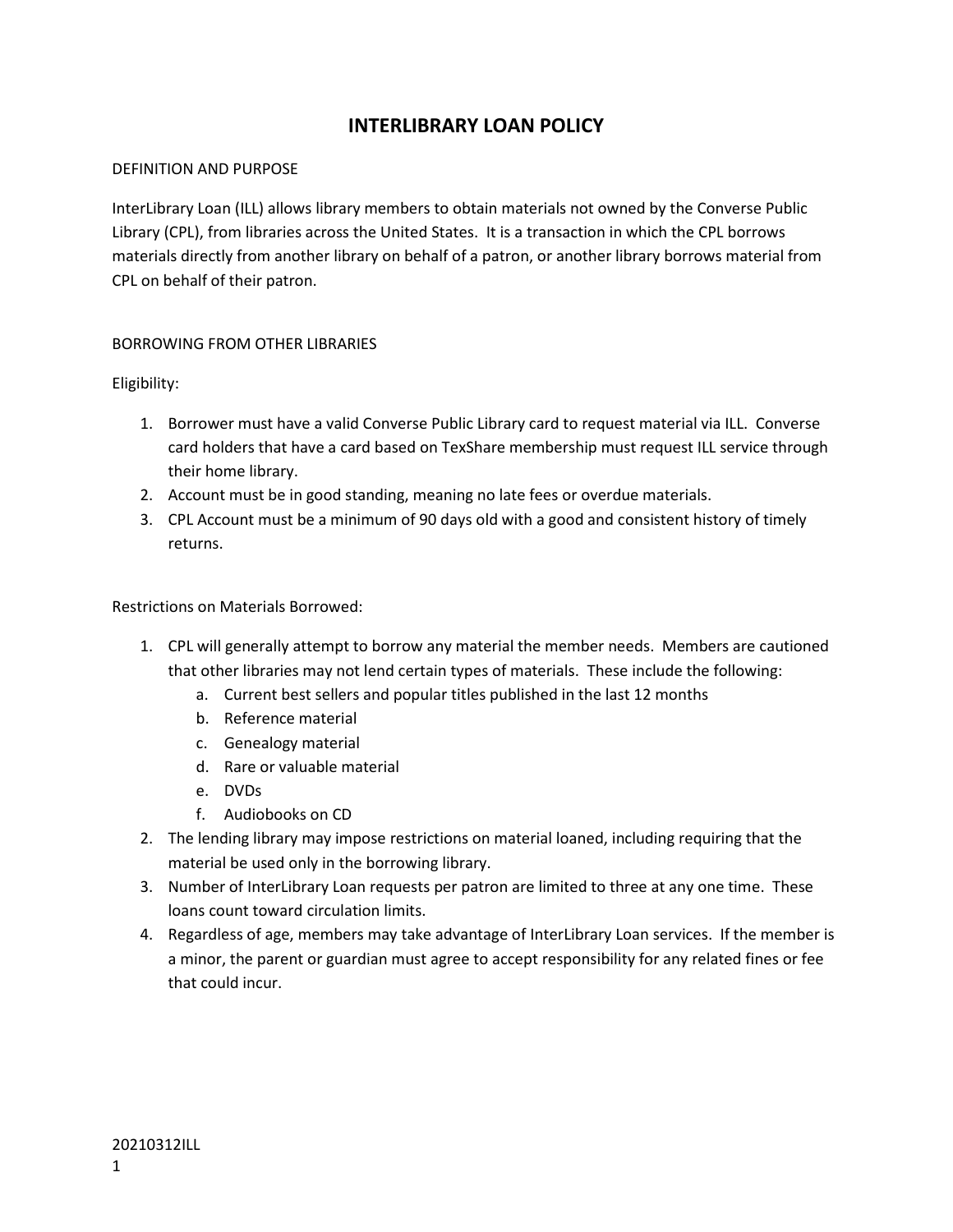### Fees:

- 1. Fees for photocopying and occasionally other charges (loan fees, postage, access charges, overdue/late fines, damages, etc.) may be assessed by the lending library. Such charges will be passed on to the member. CPL will obtain authorization from the member before ordering material for which there is a charge. Members who fail to claim the material borrowed for them will still be expected to pay any fees incurred.
- 2. CPL does not charge fees to borrow items.
- 3. Members are responsible for all fees/fines incurred if the item is lost or damaged. The lending library determines the replacement costs and fees. Upon notice that an item cannot be returned or is damaged, CPL staff will contact the lending library as to the charge for that material. Charges, as well as overdue fees, are the responsibility of the borrower. These charges will be reflected on the members library account and may impact borrowing privileges.

Turnaround Time and Loan Period:

- 1. Time required to receive requested material can vary considerably, depending on availability of the material, location of the lending library, and shipping method. Some materials may arrive in 2 to 3 days, while others may take weeks. The member should also notify the library if the request is no longer needed after the request has been made so there is a chance to stop the process.
- 2. The lending library determines the length of time for which the material is loaned and whether renewals will be granted, and has the right to recall material before the due date.
- 3. The CPL will set a return date that is five days earlier than the due date, to allow time for the item to be returned to the lending library. Patrons are urged to return materials on time to ensure that lending libraries will continue to share their resources with the Converse Public Library.
- 4. A member who desires a renewal must notify CPL at least two (2) business days before the stated due date to allow time to file a renewal request with the lending library.

# LOANING TO OTHER LIBRARIES

Converse Public Library lends reciprocally to other libraries. CPL will not loan:

- 1. Books published within the last year
- 2. Items designated as "high demand"
- 3. Reference material
- 4. Genealogical material
- 5. Newspapers or magazines
- 6. Rare, archival, manuscript, or fragile items
- 7. DVDs
- 8. Audiobooks